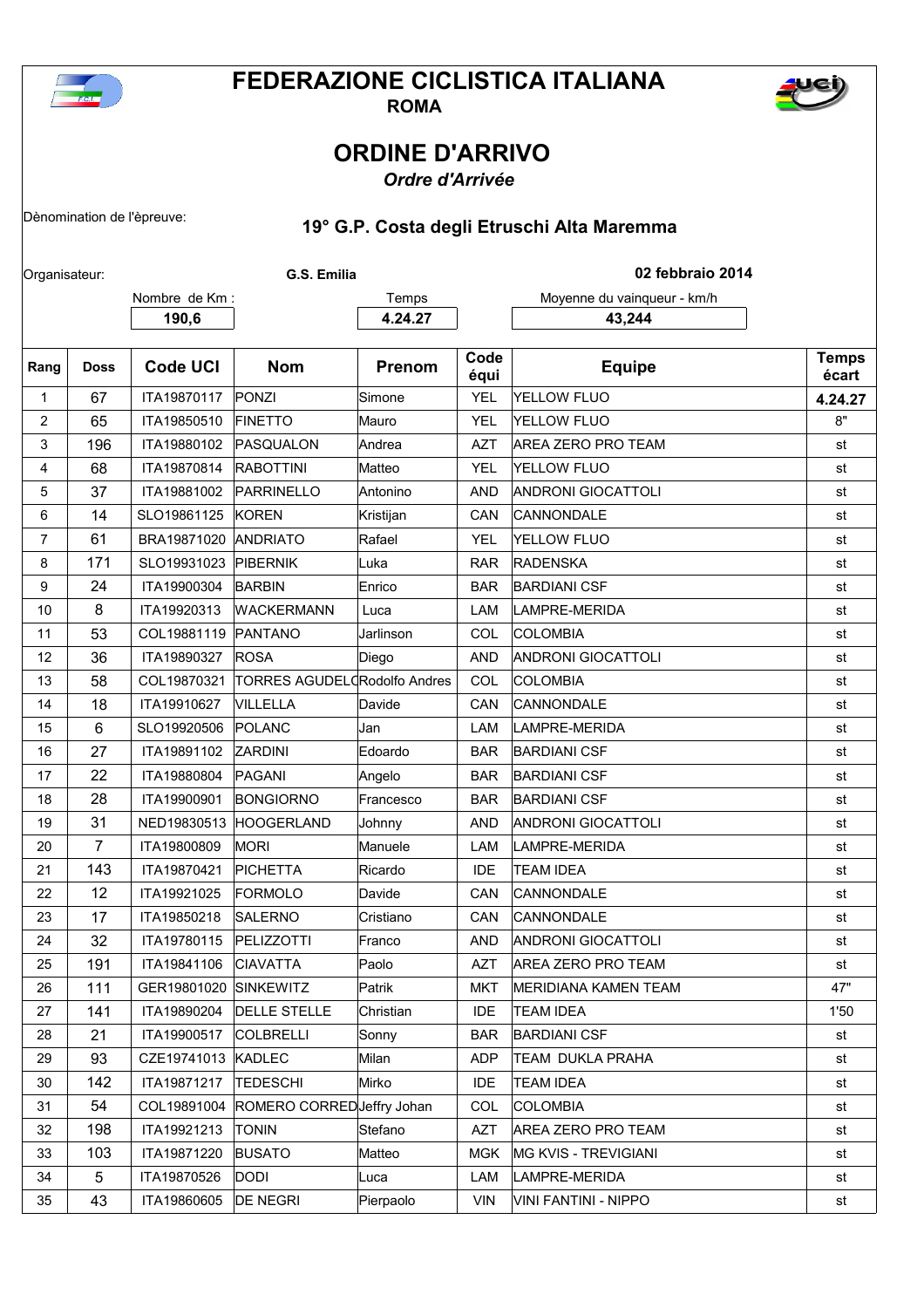| Rang | <b>Doss</b> | <b>Code UCI</b>      | <b>Nom</b>                               | Prenom         | Code<br>équi | <b>Equipe</b>                      | <b>Temps</b><br>écart |
|------|-------------|----------------------|------------------------------------------|----------------|--------------|------------------------------------|-----------------------|
| 36   | 11          | ITA19771126          | <b>BASSO</b>                             | <b>Ivan</b>    | <b>CAN</b>   | CANNONDALE                         | st                    |
| 37   | 147         | ITA19880827          | COLLODEL                                 | Matteo         | <b>IDE</b>   | <b>TEAM IDEA</b>                   | st                    |
| 38   | 33          | ITA19900305          | <b>ZILIOLI</b>                           | Gianfranco     | <b>AND</b>   | <b>ANDRONI GIOCATTOLI</b>          | st                    |
| 39   | 137         | CAN19861012 WOODS    |                                          | Michael        | AMO          | AMORE & VITA - SELLE SMP           | st                    |
| 40   | 52          |                      | COL19840308 CHALAPUD GOME Robinson Eduar |                | COL          | <b>COLOMBIA</b>                    | st                    |
| 41   | 62          | ITA19831216          | <b>FAILLI</b>                            | Francesco      | <b>YEL</b>   | YELLOW FLUO                        | st                    |
| 42   | 46          | SWE19920831          | <b>MAGNUSSON</b>                         | Kim            | <b>VIN</b>   | VINI FANTINI - NIPPO               | 3'00"                 |
| 43   | 163         | AUT19931223          | <b>GROSSCHARTNERFelix</b>                |                | <b>RSW</b>   | <b>RC GOURMETFEIN SIMPLON WELS</b> | st                    |
| 44   | 168         |                      | AUT19940514 SCHÖNBERGER                  | Sebastian      | <b>RSW</b>   | <b>RC GOURMETFEIN SIMPLON WELS</b> | 4'20"                 |
| 45   | 136         | BLR19890803          | KLIMIANKOU                               | Kanstantsin    | AMO          | AMORE & VITA - SELLE SMP           | 4'35"                 |
| 46   | 47          | RSA19921229          | SMIT                                     | Willem Jakobus | <b>VIN</b>   | <b>VINI FANTINI - NIPPO</b>        | 5'00"                 |
| 47   | 148         | ITA19930215          | <b>SPREAFICO</b>                         | Matteo         | <b>IDE</b>   | <b>TEAM IDEA</b>                   | st                    |
| 48   | 97          | CZE19930317          | SISR                                     | Frantisek      | <b>ADP</b>   | TEAM DUKLA PRAHA                   | st                    |
| 49   | 74          | RUS19880627  IGNATEV |                                          | Dmitrii        | <b>TIK</b>   | <b>ITERA - KATUSHA</b>             | st                    |
| 50   | 25          | ITA19891117          | <b>BATTAGLIN</b>                         | Enrico         | <b>BAR</b>   | <b>BARDIANI CSF</b>                | st                    |
| 51   | 167         | SLO19800702          | <b>MARIN</b>                             | Matej          | <b>RSW</b>   | <b>RC GOURMETFEIN SIMPLON WELS</b> | st                    |
| 52   | 187         | ITA19891215          | <b>GAFFURINI</b>                         | Nicola         | <b>VHS</b>   | VEGA HOTSAND                       | st                    |
| 53   | 38          | ITA19920711          | <b>ZORDAN</b>                            | Andrea         | <b>AND</b>   | ANDRONI GIOCATTOLI                 | st                    |
| 54   | 78          | RUS19920609          | <b>IMANAKOV</b>                          | Viktor         | <b>TIK</b>   | <b>ITERA - KATUSHA</b>             | 6'00"                 |
| 55   | 113         | ITA19861119          | <b>MUCELLI</b>                           | Davide         | <b>MKT</b>   | MERIDIANA KAMEN TEAM               | 6'50"                 |
| 56   | 166         | AUT19940414          | <b>LEHNER</b>                            | Daniel         | <b>RSW</b>   | <b>RC GOURMETFEIN SIMPLON WELS</b> | st                    |
| 57   | 13          | GER19911015 KOCH     |                                          | Michel         | CAN          | CANNONDALE                         | 7'30"                 |
| 58   | 125         | HUN19830325          | <b>IDER</b>                              | Zsolt          | <b>UNA</b>   | <b>UTENSILNORD</b>                 | st                    |
| 59   | 82          | ITA19920110          | <b>SCARTEZZINI</b>                       | Michele        | <b>ITA</b>   | NAZIONALE ITALIA U 23              | st                    |
| 60   | 107         | ITA19940702          | <b>FRAPPORTI</b>                         | Mattia         | <b>MGK</b>   | <b>IMG KVIS - TREVIGIANI</b>       | st                    |
| 61   | 81          | ITA19921010          | <b>SIMION</b>                            | Paolo          | <b>ITA</b>   | NAZIONALE ITALIA U 23              | st                    |
| 62   | 176         | SLO19930805          | <b>REPSE</b>                             | Uros           | <b>RAR</b>   | <b>RADENSKA</b>                    | st                    |
| 63   | 108         | ITA19920408          | <b>GASPARRINI</b>                        | Rino           | <b>MGK</b>   | <b>MG KVIS - TREVIGIANI</b>        | st                    |
| 64   | 72          | RUS19860228 KOSYAKOV |                                          | Dmitriy        | <b>TIK</b>   | <b>ITERA - KATUSHA</b>             | st                    |
| 65   | 101         | ITA19900205          | <b>ALDEGHERI</b>                         | Daniele        | MGK          | MG KVIS - TREVIGIANI               | st                    |
| 66   | 177         | SLO19940508 OTONICAR |                                          | Martin         | <b>RAR</b>   | <b>RADENSKA</b>                    | st                    |
| 67   | 127         | HUN19940214 KENYERES |                                          | Abel           | <b>UNA</b>   | UTENSILNORD                        | st                    |
| 68   | 155         | SUI19891121          | CAMBIANICA                               | Enea           | MAE          | <b>MARCHIOL EMISFERO</b>           | st                    |
| 69   | 73          | RUS19900123 FROLOV   |                                          | lgor           | TIK          | ITERA - KATUSHA                    | st                    |
| 70   | 55          | COL19900925          | <b>PANTOJA TOVAR</b>                     | Darwin Ferney  | COL          | <b>COLOMBIA</b>                    | st                    |
| 71   | 145         | ITA19930915          | <b>GADDA</b>                             | Fabio          | IDE          | <b>TEAM IDEA</b>                   | st                    |
| 72   | 44          | ITA19911108          | STACCHIOTTI                              | Riccardo       | <b>VIN</b>   | VINI FANTINI - NIPPO               | st                    |
| 73   | 63          | ITA19820419          | <b>COLLI</b>                             | Daniele        | <b>YEL</b>   | YELLOW FLUO                        | st                    |
| 74   | 64          | ITA19910529          | FEDI                                     | Andrea         | <b>YEL</b>   | YELLOW FLUO                        | st                    |
| 75   | 146         | ITA19940921          | <b>BALLERINI</b>                         | Davide         | <b>IDE</b>   | <b>TEAM IDEA</b>                   | st                    |
| 76   | 132         | ITA19860814          | PINIZZOTTO                               | Leonardo       | <b>AMO</b>   | AMORE & VITA - SELLE SMP           | st                    |
| 77   | 157         | ITA19920117          | LUNARDON                                 | Paolo          | <b>MAE</b>   | <b>MARCHIOL EMISFERO</b>           | st                    |
| 78   | 102         | ITA19920217          | <b>BERTAZZO</b>                          | Liam           | <b>MGK</b>   | MG KVIS - TREVIGIANI               | st                    |
| 79   | 3           | ITA19901025          | CATTANEO                                 | Mattia         | LAM          | LAMPRE-MERIDA                      | st                    |
| 80   | 23          | ITA19881226          | CANOLA                                   | Marco          | <b>BAR</b>   | <b>BARDIANI CSF</b>                | st                    |
| 81   | 75          | RUS19920417 AKIMOV   |                                          | Mikhail        | TIK          | ITERA - KATUSHA                    | st                    |
| 82   | 104         | ITA19920716          | <b>CHIRICO</b>                           | Luca           | <b>MGK</b>   | MG KVIS - TREVIGIANI               | st                    |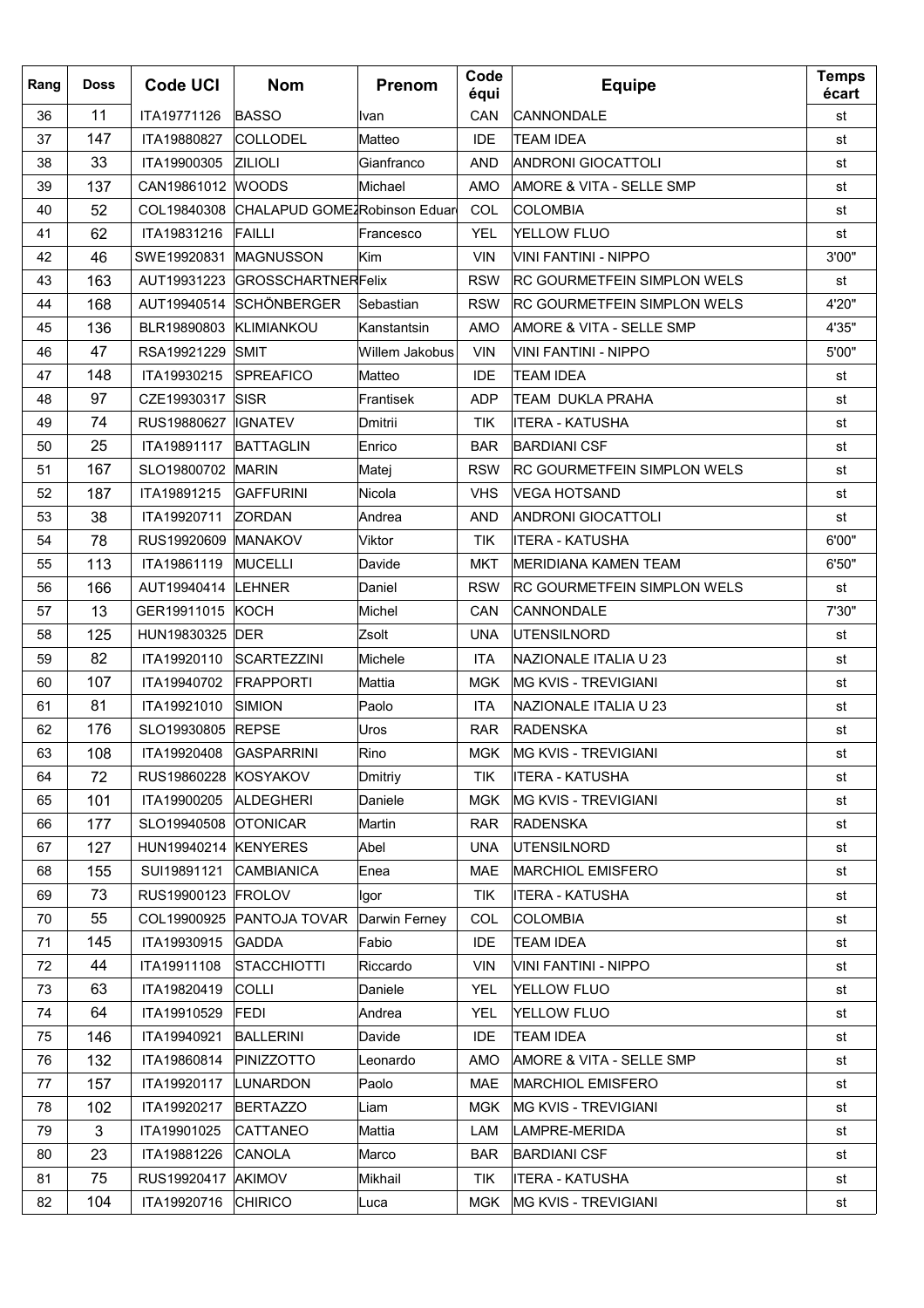| Rang | <b>Doss</b> | <b>Code UCI</b>       | <b>Nom</b>              | Prenom                | Code<br>équi | <b>Equipe</b>                       | <b>Temps</b><br>écart |
|------|-------------|-----------------------|-------------------------|-----------------------|--------------|-------------------------------------|-----------------------|
| 83   | 42          | ITA19870922           | <b>MALAGUTI</b>         | Alessandro            | <b>VIN</b>   | VINI FANTINI - NIPPO                | st                    |
| 84   | 76          | RUS19880205           | <b>INIKOLAEV</b>        | Sergey                | TIK          | IITERA - KATUSHA                    | st                    |
| 85   | 144         | ITA19900401           | PETTITI                 | Alessandro            | IDE          | <b>TEAM IDEA</b>                    | st                    |
| 86   | 164         | AUT19911013           | KONRAD                  | Patrick               | <b>RSW</b>   | <b>RC GOURMETFEIN SIMPLON WELS</b>  | st                    |
| 87   | 193         | ITA19920219           | GIORNI                  | Silvio                | <b>AZT</b>   | <b>AREA ZERO PRO TEAM</b>           | st                    |
| 88   | 188         | ITA19920824           | <b>RICCARDI</b>         | Alessandro            | <b>VHS</b>   | <b>VEGA HOTSAND</b>                 | st                    |
| 89   | 87          | ITA19940523           | ROSA                    | Francesco             | <b>ITA</b>   | NAZIONALE ITALIA U 23               | st                    |
| 90   | 15          | ITA19840716           | <b>MARANGONI</b>        | Alan                  | CAN          | CANNONDALE                          | st                    |
| 91   | 4           | CRO19870726           | <b>DURASEK</b>          | Kristijan             | LAM          | LAMPRE-MERIDA                       | st                    |
| 92   | 26          | ITA19870324           | COLONNA                 | Paolo                 | <b>BAR</b>   | <b>BARDIANI CSF</b>                 | st                    |
| 93   | 45          | ROU19920904           | <b>GROSU</b>            | <b>Eduard Michael</b> | <b>VIN</b>   | VINI FANTINI - NIPPO                | st                    |
| 94   | 66          | VEN19890628           | MONSALVE                | Yonattah              | <b>YEL</b>   | YELLOW FLUO                         | st                    |
| 95   | 105         | ITA19940620           | <b>VECCHIO</b>          | Gianluca              | <b>MGK</b>   | <b>IMG KVIS - TREVIGIANI</b>        | st                    |
| 96   | 134         | USA19890725           | LOADER                  | Logan                 | AMO          | <b>AMORE &amp; VITA - SELLE SMP</b> | st                    |
| 97   | 152         | ITA19910212           | <b>ANTONINI</b>         | Simone                | <b>MAE</b>   | <b>MARCHIOL EMISFERO</b>            | st                    |
| 98   | 153         | ITA19890808           | <b>CECCHIN</b>          | Alberto               | MAE          | <b>MARCHIOL EMISFERO</b>            | st                    |
| 99   | 154         | ITA19881221           | VACCHER                 | Andrea                | <b>MAE</b>   | <b>MARCHIOL EMISFERO</b>            | st                    |
| 100  | 175         | ITA19880828           | <b>MARCHETTI</b>        | Alessio               | <b>RAR</b>   | <b>RADENSKA</b>                     | st                    |
| 101  | 195         | ITA19910320           | MENGARDO                | Gianluca              | <b>AZT</b>   | <b>AREA ZERO PRO TEAM</b>           | st                    |
| 102  | 35          | ITA19880128           | <b>FACCHINI</b>         | Patrick               | <b>AND</b>   | <b>ANDRONI GIOCATTOLI</b>           | st                    |
| 103  | 56          | COL19860305           | <b>QUINTERO</b>         | Carlos Julian         | COL          | <b>COLOMBIA</b>                     | st                    |
| 104  | 88          | ITA19930531           | <b>MARTINELLI</b>       | Davide                | <b>ITA</b>   | NAZIONALE ITALIA U 23               | st                    |
| 105  | 118         | ITA19890913           | <b>SANTORO</b>          | Antonio               | <b>MKT</b>   | MERIDIANA KAMEN TEAM                | st                    |
| 106  | 138         | LAT19870416           | LUKSEVICS               | <b>Viesturs</b>       | AMO          | AMORE & VITA - SELLE SMP            | st                    |
| 107  | 178         | ITA19840505           | <b>TESTA</b>            | Antonio               | <b>RAR</b>   | <b>RADENSKA</b>                     | st                    |
| 108  | 194         | ITA19940831           | <b>TECCHIO</b>          | Marco                 | <b>AZT</b>   | <b>AREA ZERO PRO TEAM</b>           | st                    |
| 109  | 165         | AUT19940922           | PAULUS                  | Dennis                | <b>RSW</b>   | <b>RC GOURMETFEIN SIMPLON WELS</b>  | st                    |
| 110  | 77          | RUS19920109 YATSEVICH |                         | Kirill                | TIK          | ITERA - KATUSHA                     | st                    |
| 111  | 86          | ITA19940225 ZURLO     |                         | Federico              | <b>ITA</b>   | NAZIONALE ITALIA U 23               | st                    |
| 112  | 106         | ITA19940202           | <b>DONATO</b>           | Riccardo              | MGK          | <b>MG KVIS - TREVIGIANI</b>         | st                    |
| 113  | 173         | SLO19930209   PAVLIC  |                         | Marko                 | <b>RAR</b>   | <b>RADENSKA</b>                     | st                    |
| 114  | 71          | RUS19900112 RAZUMOV   |                         | Maksim                | <b>TIK</b>   | ITERA - KATUSHA                     | st                    |
| 115  | 131         |                       | UKR19890127 TOPCHANYUK  | Artem                 | AMO          | AMORE & VITA - SELLE SMP            | st                    |
| 116  | 172         | SLO19931124 KOROSEC   |                         | Rok                   | RAR          | <b>RADENSKA</b>                     | st                    |
| 117  | 192         | ITA19890202           | <b>CHINELLO</b>         | Fabio                 | <b>AZT</b>   | AREA ZERO PRO TEAM                  | st                    |
| 118  | 151         | ITA19920923           | NIBALI                  | Antonio               | MAE          | <b>MARCHIOL EMISFERO</b>            | st                    |
| 119  | 114         |                       | CRO19840803 KISERLOVSKI | Emanuel               | MKT          | MERIDIANA KAMEN TEAM                | st                    |
| 120  | 197         | ITA19930504           | PETILLI                 | Simone                | <b>AZT</b>   | AREA ZERO PRO TEAM                  | st                    |
| 121  | 184         | ITA19930605           | <b>D'INTINO</b>         | Gianni Franco         | <b>VHS</b>   | VEGA HOTSAND                        | st                    |
| 122  | 161         |                       | AUT19930324 BIEDERMANN  | Daniel                | <b>RSW</b>   | <b>RC GOURMETFEIN SIMPLON WELS</b>  | st                    |
| 123  | 48          | ITA19850307           | <b>BISOLTI</b>          | Alessandro            | <b>VIN</b>   | VINI FANTINI - NIPPO                | st                    |
| 124  | 135         | CAN19910905 PICCOLI   |                         | James                 | AMO          | AMORE & VITA - SELLE SMP            | 8'20"                 |

Nombre de partants : 158 Arrivés hors délais : 0 *Signature du Juge à l'Arrivée* Non partants: N° 112/116 CALAVERNA Paolo Abandons : 32